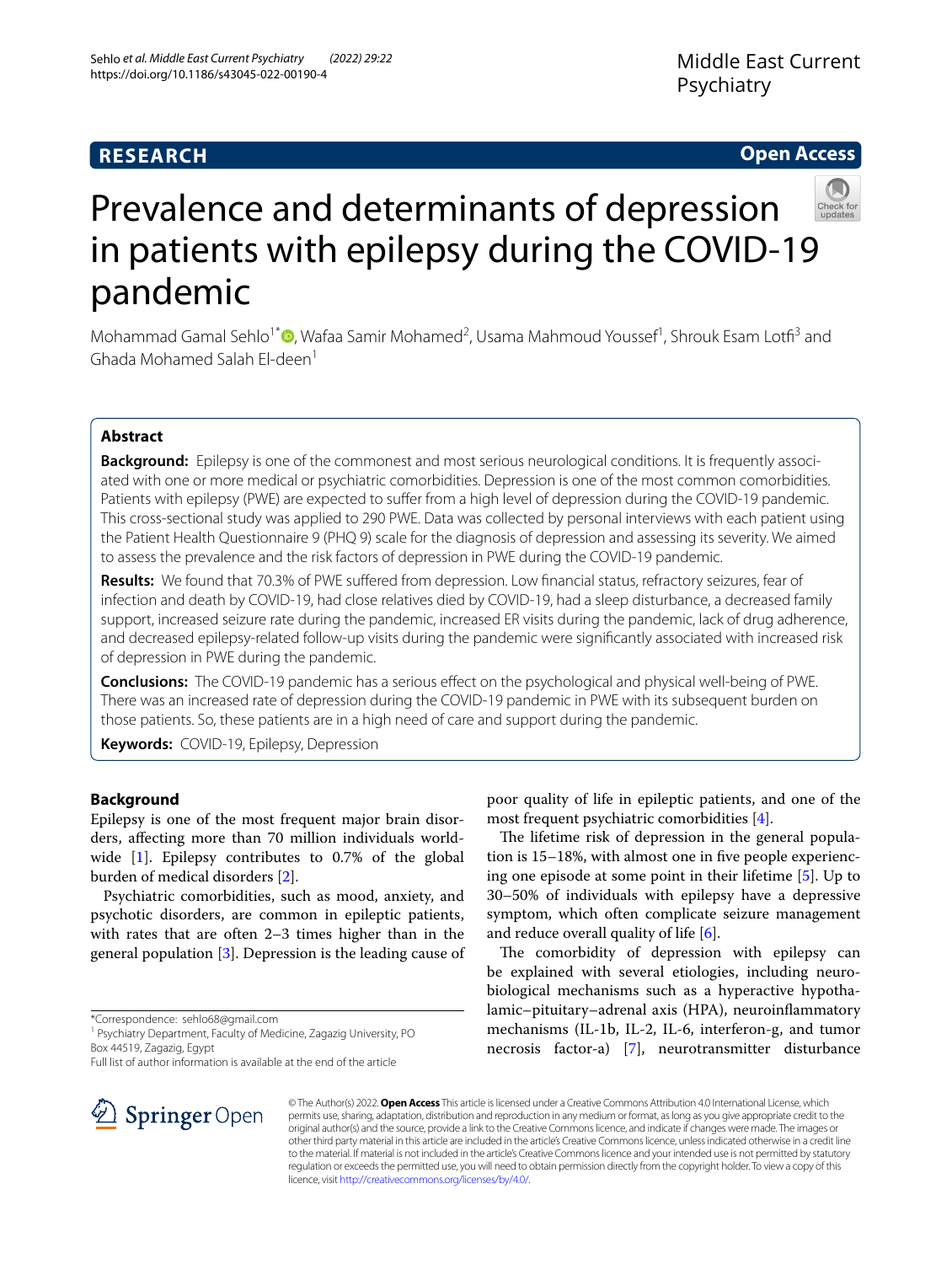(serotonin and norepinephrine) [[8\]](#page-7-3), and anatomical abnormalities (prefrontal cortex and paralimbic structures) [[9\]](#page-7-4), also the social burden of the epilepsy itself on the patients.

The COVID-19 pandemic incorporates a lot of new stressful situations: loss of employment, the death of family members and colleagues, fnancial insecurity, and isolation from others, especially for people who live alone [[10\]](#page-7-5). That can lead to a higher level of depression in PWE.

The frequency of depressive symptoms in the general population in the USA was found to be more than 3-fold higher during COVID-19 than before the pandemic. Individuals with fewer fnancial resources and more stressor exposure (such as job loss) reported more depressive symptoms [\[11](#page-7-6)].

Patients with epilepsy are expected to sufer from a high rate of depression during the COVID-19 pandemic. It was found that the prevalence of depression among patients with epilepsy (PWE) increased to 42.3% during the period of the pandemic [[12\]](#page-7-7).

The aims of this study were to assess the prevalence and the risk factors of depression in PWE during the COVID-19 pandemic. To our knowledge, this is the frst study that had been conducted to assess depression among PWE in Egypt.

## **Methods**

## **Participants**

A sample of 290 consecutive patients diagnosed with epilepsy according to the International League Against Epilepsy (ILAE) classifcation 2017 were included in this cross-sectional study. The patients were recruited from the outpatient clinic and the inpatient ward of the Neurology Department, Zagazig University Hospital, Zagazig, Egypt, between August 2020 and September 2021.

Both male and female patients with an age range from 19 to 60 years were included in the study.

Exclusion criteria were patients with a past history of psychiatric illness, substance abuse, intellectual disability, chronic major medical disorders other than epilepsy, and previous or current infection with COVID-19.

## **Measures**

#### *Sociodemographic and clinical data form*

The sociodemographic and clinical data form is composed of questions related to personal and clinical characteristics of the patients and questions related to the COVID-19 pandemic. Including age, gender, marital status, employment status, number of children, educational degree, fnancial status, where and with whom the patient lives, family history of epilepsy, and psychiatric illness. Epilepsy-related data: type of seizures, response to antiepileptic drugs (AEDs) whether respondent or resistant, age of onset, time of seizure occurrence, number of drugs taken, rate of seizures before and during the pandemic, number of previous ER visits by a seizure, number of ER visits by a seizure during the pandemic, fear of having an uncontrolled seizure during the pandemic, drug adherence during the pandemic, routine follow-up during the pandemic. COVID-19-related data: closed people infection or death, following news about the pandemic, sleep disturbance during the pandemic, family support during the pandemic, job changes during the pandemic, fnancial changes during the pandemic, fear of job loss during the pandemic, fear of infection or death by COVID-19, fear of closed one's infection or death by COVID-19, and sense of the end of the world.

## *Patient Health Questionnaire 9*

The Patient Health Questionnaire (PHQ 9) will be used to assess depressive symptoms  $[13]$  $[13]$ . The PHQ 9 is a widely used measure for identifying depressive symptoms and diagnosing depressive disorders and has excellent psychometric properties when used in medical and psychiatric patients. The PHQ 9 incorporates DSM-IV diagnostic criteria for major depressive disorder, assessing the presence and severity of the nine primary symptoms of major depression. This enables not only the determination of the severity of depression but also the presence of depressive disorder. Scores of 5, 10, 15, and 20 represent mild, moderate, moderately severe, and severe depression respectively [[14\]](#page-7-9).

The validated Arabic version of the scale was used in this study [[15\]](#page-7-10).

#### **Statistical analysis**

The data analysis and sample size calculations (with 80% power) were performed using the statistical package for social sciences (SPSS version 20). The categorical data were presented in the form of number and percentage. continuous data were expressed as mean  $\pm$  SD (standard deviation) and median with the interquartile range (IQR). Chi-square was used as a test of signifcance of the diferences among groups. Binary logistic regression analysis was used to assess the predictors of depression. A *P* value < 0.05 was considered to indicate statistical signifcance.

## **Results**

Table [1](#page-2-0) shows that the age of the studied group ranged from 18 to 60 years with a mean of 33.69 years. Regarding sex, more than half of them were male (52.4%). About 50% of them live in urban areas; 55.9% live with their spouse and siblings. 56.2% of them were married. Regarding education and occupation, 54.1% had secondary education. 40.3% of them were working. Low fnancial status was found among 39% of them, while fnancial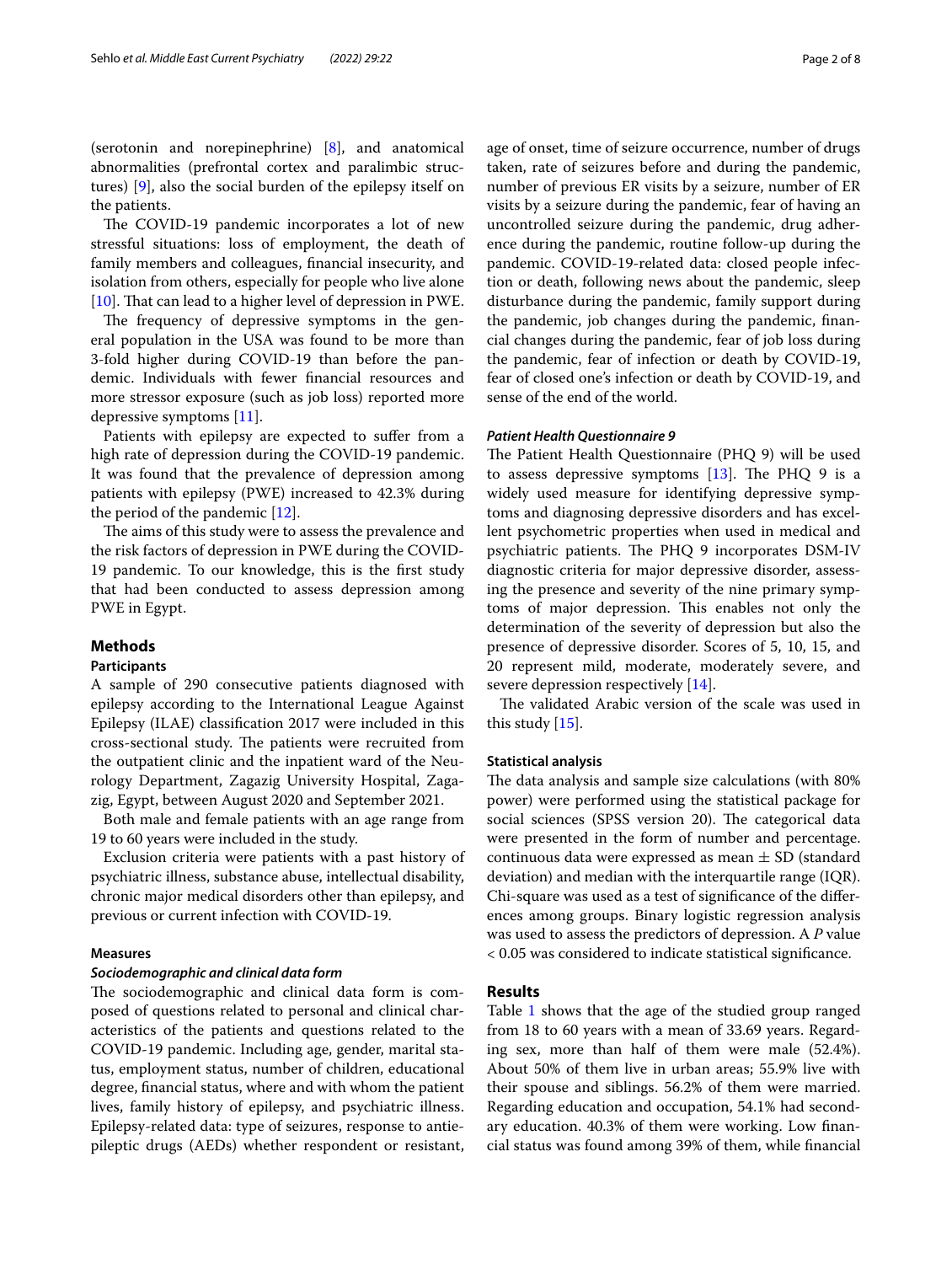| Variable         |                     | $(n = 290)$      |               |
|------------------|---------------------|------------------|---------------|
| Age (years)      | Mean $\pm$ SD       | $33.69 \pm 9.14$ |               |
|                  | Range               | $18 - 60$        |               |
| Variable         |                     | No.              | $\frac{0}{0}$ |
| Sex              | Female              | 138              | 47.6          |
|                  | Male                | 152              | 52.4          |
| Residence        | Urban               | 145              | 50            |
|                  | Rural               | 145              | 50            |
| I ive with       | Alone               | 12               | 4.1           |
|                  | Spouse and siblings | 162              | 55.9          |
|                  | Parents             | 102              | 35.2          |
|                  | Brother and sisters | 10               | 3.4           |
|                  | Sibling only        | $\overline{4}$   | 1.4           |
| Marital status   | Single              | 96               | 33.1          |
|                  | Married             | 163              | 56.2          |
|                  | Widow               | 6                | 2.1           |
|                  | Divorced            | 25               | 8.6           |
| Education        | Illiterate          | 44               | 15.2          |
|                  | Secondary           | 157              | 54.1          |
|                  | University          | 80               | 27.6          |
|                  | Post graduated      | 9                | 3.1           |
| Occupation       | Not working         | 173              | 59.7          |
|                  | Working             | 117              | 40.3          |
| Financial status | Low                 | 113              | 39            |
|                  | Satisfying          | 157              | 54.1          |
|                  | High                | 20               | 6.9           |
| No. of children  | <b>No</b>           | 109              | 37.6          |
|                  | $1 - 2$             | 115              | 39.6          |
|                  | >2                  | 66               | 22.8          |

<span id="page-2-0"></span>**Table 1** Demographic characteristics of the studied group

*SD* stander deviation

status was satisfying among 54.1% of them. Finally, 37.6% of them had no children and 39.6% had 1 to 2 children.

Table [2](#page-2-1) shows that the median age of onset of epilepsy among the studied group was 17 years while duration was 14 years. About 21.4% of them had a positive family history of epilepsy, 2.8% had a positive family history of psychiatric disease, and 8.3% had a positive past history of psychiatric disease. The most frequent type of seizures found among the studied groups was generalized (43.4%); also 69.3% of the cases were responsive. Almost 89% of the studied group take more than one AEDs. Finally, 83.3% of the cases had seizures at any time.

Table [3](#page-2-2) shows that 28.3% of the studied group had moderately severe and 21% had severe depression according to the PHQ 9 score.

Table [4](#page-3-0) shows that there was a statistically significant increase in the frequency of moderately severe to severe depression among persons who fear COVID-19 infection, fear of death from COVID-19 infection, had close

<span id="page-2-1"></span>**Table 2** Clinical data of epilepsy among the studied group

| Variable                               |                                             | $(n = 290)$ |      |
|----------------------------------------|---------------------------------------------|-------------|------|
| Age of onset (years)                   | Median (IQR)                                | $17(10-24)$ |      |
| Duration (years))                      | Median (IQR)                                | $14(7-23)$  |      |
| Variable                               |                                             | No.         | $\%$ |
| Family history of epilepsy:            | Negative                                    | 228         | 78.6 |
|                                        | Positive                                    | 62          | 21.4 |
| Family history of psychiatric disease: | Negative                                    | 282         | 97.2 |
|                                        | Positive                                    | 8           | 2.8  |
| Past history of psychiatric disease:   | Negative                                    | 266         | 91.7 |
|                                        | Positive                                    | 24          | 8.3  |
| Type of seizures                       | Focal                                       | 96          | 33.2 |
|                                        | Generalized                                 | 126         | 43.4 |
|                                        | Focal with<br>secondary gener-<br>alization | 68          | 23.4 |
| Response                               | Respondent                                  | 201         | 69.3 |
|                                        | Refractory                                  | 89          | 30.7 |
| No. of AFDs                            | 1                                           | 33          | 11.4 |
|                                        | >1                                          | 257         | 88.6 |
| Time of seizures                       | Any time                                    | 243         | 83.8 |
|                                        | Day                                         | 26          | 9    |
|                                        | Night                                       | 21          | 7.2  |

*IOR* interquartile range

people infected, had close people dead, had fnancial changes during the pandemic, had sleep disturbances during the pandemic, had decreased family support during the pandemic, and continuously follow news about the pandemic.

Table [5](#page-3-1) shows that there was a statistically signifcant increase in the frequency of moderately severe to severe depression among patients who had increased seizure rate, increased ER visits during the pandemic, patients who reported lack of drug adherence, and patients who reported decreased follow-up visits during the pandemic.

Table [6](#page-4-0) shows that not working, low financial status, refractory seizures, fear of infection and death by

<span id="page-2-2"></span>**Table 3** Frequency of depression among the studied group

| Variable    |                         | $(n = 290)$     |
|-------------|-------------------------|-----------------|
| PHQ 9 score | Mean $\pm$ SD           | $12.9 \pm 7.38$ |
|             | Median (IQR)            | $14(4-19)$      |
|             | Range                   | $0 - 24$        |
|             | No N (%)                | 86 (29.7%)      |
|             | Mild $N$ (%)            | 18 (6.2%)       |
|             | Moderate                | 43 (14.8%)      |
|             | Moderately severe N (%) | 82 (28.3%)      |
|             | Severe N (%)            | 61 (21%)        |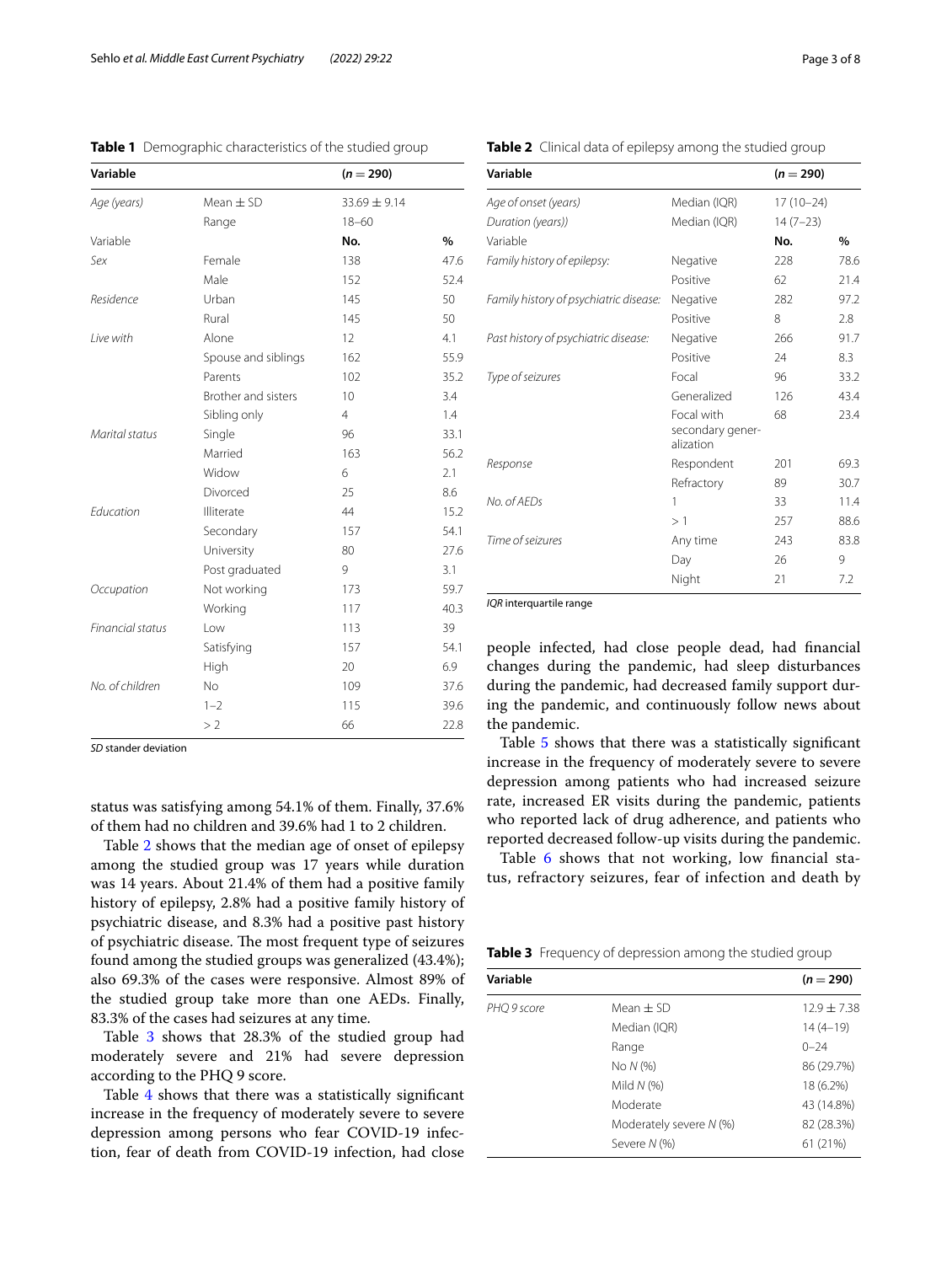| Variable                              |            | N   | None ( $n = 86$ ) |      | Mild to<br>moderate (n<br>$= 61$ |      | Moderately<br>severe to severe<br>$(n = 143)$ |      | $x^2$ | P           |
|---------------------------------------|------------|-----|-------------------|------|----------------------------------|------|-----------------------------------------------|------|-------|-------------|
|                                       |            |     | No.               | $\%$ | No.                              | $\%$ | No.                                           | $\%$ |       |             |
| Fear of infection by COVID-19         | No         | 136 | 51                | 37.5 | 24                               | 17.6 | 61                                            | 44.9 | 7.74  | $0.02*$     |
|                                       | Yes        | 154 | 35                | 22.7 | 37                               | 24   | 82                                            | 53.2 |       |             |
| Fear of death by COVID-19             | No         | 125 | 46                | 36.8 | 20                               | 16   | 59                                            | 47.2 | 6.63  | $0.04*$     |
|                                       | Yes        | 165 | 40                | 24.2 | 41                               | 24.8 | 84                                            | 50.9 |       |             |
| Closed people infection               | No         | 135 | 50                | 37   | 20                               | 14.8 | 65                                            | 48.1 | 9.36  | $0.009*$    |
|                                       | Yes        | 155 | 36                | 23.2 | 41                               | 26.5 | 78                                            | 50.3 |       |             |
| Closed people death                   | No         | 272 | 81                | 29.8 | 61                               | 22.4 | 130                                           | 47.8 | 6.1   | $0.04*$     |
|                                       | Yes        | 18  | 5                 | 27.8 | 0                                | 0    | 13                                            | 72.2 |       |             |
| Fear of job loss in the pandemic      | No         | 203 | 55                | 27.1 | 40                               | 19.7 | 108                                           | 53.2 | 4.15  | 0.13 NS     |
|                                       | Yes        | 87  | 31                | 35.6 | 21                               | 24.1 | 35                                            | 40.2 |       |             |
| Job changes by the pandemic           | No         | 205 | 54                | 26.3 | 41                               | 20   | 110                                           | 53.7 | 5.63  | 0.06 NS     |
|                                       | Yes        | 85  | 32                | 37.6 | 20                               | 23.5 | 33                                            | 38.8 |       |             |
| Financial changes in the pandemic     | No         | 62  | 36                | 58.1 | 6                                | 9.7  | 20                                            | 32.3 | 30.95 | $< 0.001**$ |
|                                       | Yes        | 228 | 50                | 21.9 | 55                               | 24.1 | 123                                           | 53.9 |       |             |
| Sleep disturbance during the pandemic | No         | 213 | 77                | 36.2 | 48                               | 22.5 | 88                                            | 41.3 | 22.67 | $< 0.001**$ |
|                                       | Yes        | 77  | 9                 | 11.7 | 13                               | 16.9 | 55                                            | 71.4 |       |             |
| Follow news about the pandemic        | Not follow | 54  | 25                | 46.3 | 17                               | 31.5 | 12                                            | 22.2 | 27.95 | $< 0.001**$ |
|                                       | Low        | 73  | 22                | 30.1 | 8                                | 11   | 43                                            | 58.9 |       |             |
|                                       | Moderate   | 89  | 27                | 30.3 | 20                               | 22.5 | 42                                            | 47.2 |       |             |
|                                       | Continuous | 74  | 12                | 16.2 | 16                               | 21.6 | 46                                            | 62.2 |       |             |

## <span id="page-3-0"></span>**Table 4** The relationship between depression and COVID-19 among the studied group

*χ2* chi-square test, *NS* nonsignifcant (*P* > 0.05); \*signifcant (*P* < 0.05), \*\*highly signifcant (*P* < 0.001)

<span id="page-3-1"></span>

| <b>Table 5</b> The relationship between depression and epilepsy during the pandemic among the studied group |  |
|-------------------------------------------------------------------------------------------------------------|--|
|-------------------------------------------------------------------------------------------------------------|--|

| Variable                              |           | N   | None ( $n = 86$ ) |          | Mild to<br>moderate (n<br>$= 61$ |      | Moderately<br>severe to severe<br>$(n = 143)$ |      | $x^2$ | P           |
|---------------------------------------|-----------|-----|-------------------|----------|----------------------------------|------|-----------------------------------------------|------|-------|-------------|
|                                       |           |     | No.               | $\%$     | No.                              | %    | No.                                           | $\%$ |       |             |
| Rate of seizures after COVID-19:      | No change | 233 | 86                | 36.9     | 40                               | 17.2 | 107                                           | 45.9 | 32.23 | $< 0.001**$ |
|                                       | Increase  | 57  | $\circ$           | $\Omega$ | 21                               | 36.8 | 36                                            | 63.2 |       |             |
| Rate of FR visits after COVID-19:     | No change | 109 | 38                | 34.9     | 35                               | 32.1 | 36                                            | 33   | 21.17 | $< 0.001**$ |
|                                       | Increase  | 118 | 48                | 26.5     | 26                               | 14.4 | 107                                           | 59.1 |       |             |
| Drug adherence during the pandemic    | No change | 212 | 74                | 34.7     | 44                               | 20.9 | 94                                            | 44.4 | 7.68  | $0.005*$    |
|                                       | Lack      | 78  | 12                | 14.8     | 22                               | 28.6 | 44                                            | 56.6 |       |             |
| Routine follow-up during the pandemic | No change | 128 | 49                | 38.3     | 25                               | 19.5 | 54                                            | 42.2 | 8.35  | $0.02*$     |
|                                       | Lack      | 162 | 37                | 22.8     | 36                               | 22.2 | 89                                            | 54.9 |       |             |

*χ2* chi-square test, *NS* nonsignifcant (*P* > 0.05); \*signifcant (*P* < 0.05), \*\*highly signifcant (*P* < 0.001)

COVID-19, had close people dead by COVID-19, had sleep disturbance, decreased family support, increased seizures rate during the pandemic, increased ER visits during the pandemic, lack of drug adherence, and decreased epilepsy-related follow-up visits increase the risk of depression by 5.83-, 11.90-, 14.60-, 4.99-, 3.65-, 12.71-, 3.95-, 7.10-, 5.76-, 4.3-, and 3.8-fold (odds ratio) respectively.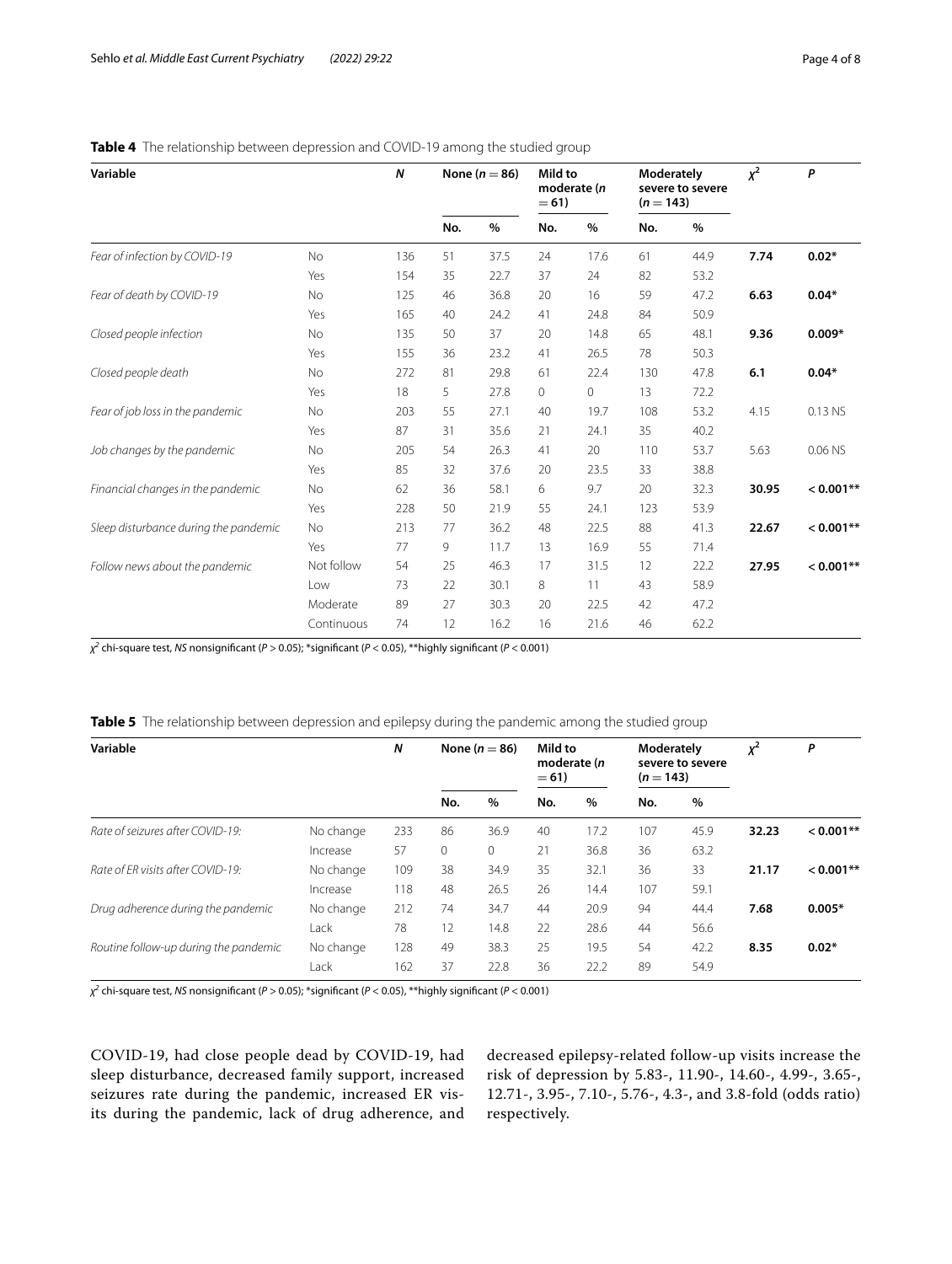<span id="page-4-0"></span>**Table 6** Binary logistic regression analysis of the predictors of depression among the studied group

| Variable                                        | B        | <b>SE</b> | Wald   | P           | OR     | 95% CI |        |
|-------------------------------------------------|----------|-----------|--------|-------------|--------|--------|--------|
| Age > 40                                        | 0.134    | 0.150     | 0.793  | 0.373       | 0.875  | 0.651  | 1.175  |
| Female sex                                      | 1.774    | 1.016     | 2.456  | 0.060       | 0.062  | 0.009  | 0.457  |
| Divorced                                        | 1.623    | 0.42      | 1.796  | 0.616       | 1.439  | 0.234  | 5.314. |
| Residence                                       | 0.776    | 0.562     | 1.905  | 0.168       | 2.173  | 0.722  | 6.544  |
| Live alone                                      | 1.179    | 0.42      | 1.098  | 0.250       | 3.250  | 0.614  | 2.317  |
| Illiterate                                      | 1.282    | 0.90      | 1.424  | 0.11        | 9.794  | 1.677  | 57.180 |
| Not working                                     | 8.671    | 2.059     | 17.736 | $< 0.001**$ | 5.831  | 1.030  | 32.985 |
| > 2 children                                    | 1.041    | 0.848     | 1.508  | 0.219       | 2.832  | 0.538  | 14.909 |
| <b>Low financial status</b>                     | 2.476    | 0.689     | 12.898 | $< 0.001**$ | 11.896 | 3.080  | 45.949 |
| Positive family history of epilepsy             | 0.770    | 0.738     | 1.089  | 0.297       | 2.159  | 0.509  | 9.166  |
| Positive family history of psychiatric disorder | 3.389    | 1.716     | 3.901  | 0.048       | 29.624 | 1.026  | 855.25 |
| Positive past history of psychiatric disorder   | $-0.250$ | 1.852     | 0.018  | 0.893       | 0.779  | 0.021  | 29.368 |
| Age of onset $<$ 17 years                       | 0.242    | 0.160     | 2.303  | 0.129       | 0.785  | 0.574  | 1.073  |
| Duration >14years                               | 0.061    | 0.154     | 0.156  | 0.693       | 1.063  | 0.785  | 1.438  |
| Generalized seizures                            | 1.597    | 1.224     | 0.635  | 0.31        | 1.474  | 0.33   | 4.59   |
| Refractory                                      | 6.003    | 1.375     | 19.051 | $< 0.001**$ | 14.60  | 7.31   | 59.93  |
| $>1$ AEDs                                       | 1.109    | 0.917     | 1.464  | 0.226       | 3.032  | 0.503  | 18.279 |
| Any time seizures                               | 0.674    | 1.267     | 0.283  | 0.595       | 1.962  | 0.164  | 23.510 |
| Fear of infection by COVID-19                   | 12.06    | 2.764     | 19.064 | $0.001**$   | 5.06   | 2.12   | 20.001 |
| Fear of death by COVID-19                       | 5.608    | 2.102     | 5.85   | $0.044*$    | 4.992  | 2.181  | 32.071 |
| Closed people infection                         | 0.470    | 0.698     | 0.453  | 0.501       | 0.625  | 0.159  | 2.454  |
| Closed people death                             | 7.046    | 3.132     | 1.060  | $0.024*$    | 3.652  | 1.476  | 13.216 |
| Fear of job loss in the pandemic                | 1.177    | 3.435     | 1.757  | 0.100       | 1.347  | 0.894  | 3.217  |
| Job changes by pandemic                         | 3.801    | 2.335     | 2.649  | 0.104       | 2.738  | 0.460  | 14.349 |
| Financial changes in the pandemic               | $-0.344$ | 1.102     | 0.097  | 0.755       | 0.709  | 0.082  | 6.154  |
| Sleep disturbance during the pandemic           | 4.287    | 1.092     | 15.414 | $< 0.001**$ | 12.713 | 3.556  | 61.953 |
| Decrease family support during the pandemic     | 3.057    | 1.706     | 10.006 | $0.03*$     | 3.945  | 1.237  | 23.772 |
| Continuous Follow news about the pandemic       | $-0.615$ | 0.737     | 0.696  | 0.404       | 0.541  | 0.127  | 2.293  |
| Increase seizure rate                           | 10.207   | 2.105     | 3.523  | $< 0.001**$ | 7.098  | 2.438  | 26.762 |
| <b>Increase ER visit rate</b>                   | 8.566    | 1.676     | 3.701  | $0.004*$    | 5.761  | 1.468  | 16.622 |
| Lack of drug adherence during the pandemic      | 4.207    | 1.105     | 5.523  | $0.02*$     | 4.270  | 2.438  | 22.627 |
| Lack of routine follow-up during the pandemic   | 3.278    | 1.800     | 4.121  | $0.03*$     | 3.757  | 1.158  | 16.635 |

*OR* odds ratio, *CI* confdence interval; \*signifcant (*P* < 0.05), \*\*highly signifcant (*P* < 0.001)

## **Discussion**

To our knowledge, this is the frst study that had been conducted to assess depression among PWE in Egypt. In our study, we assessed the prevalence and the determinants of depression in patients with epilepsy (PWE), during the COVID-19 pandemic.

In our study, the prevalence of depression in patients with epilepsy during the pandemic is 70.3%. 6.2% of the participants had mild depression, 14.8% had moderate depression, and 28.3% had moderately severe depression, while 21% had severe depression. Few studies have investigated the relationship between depression and COVID-19 in PWE, and all of them are consistent with our results about the increased prevalence of depression in those patients during the COVID-19 pandemic with varying percentages and this can be explained by the severe stress of the COVID-19 pandemic added to the burden of epilepsy itself.

The prevalence of depression in patients with epilepsy varied largely across the studies. In a meta-analysis of 51 cross-sectional studies published between 1999 and 2018 with sample sizes ranging from 36 to 1763, Yang et al. found that the prevalence of depression among patients with epilepsy (PWE) ranged greatly from 5.09 to 85.5% largely depending on the used diagnostic criteria [[16\]](#page-7-11).

The prevalence of depression in patients with epilepsy varied also during the pandemic. Sun et al. found that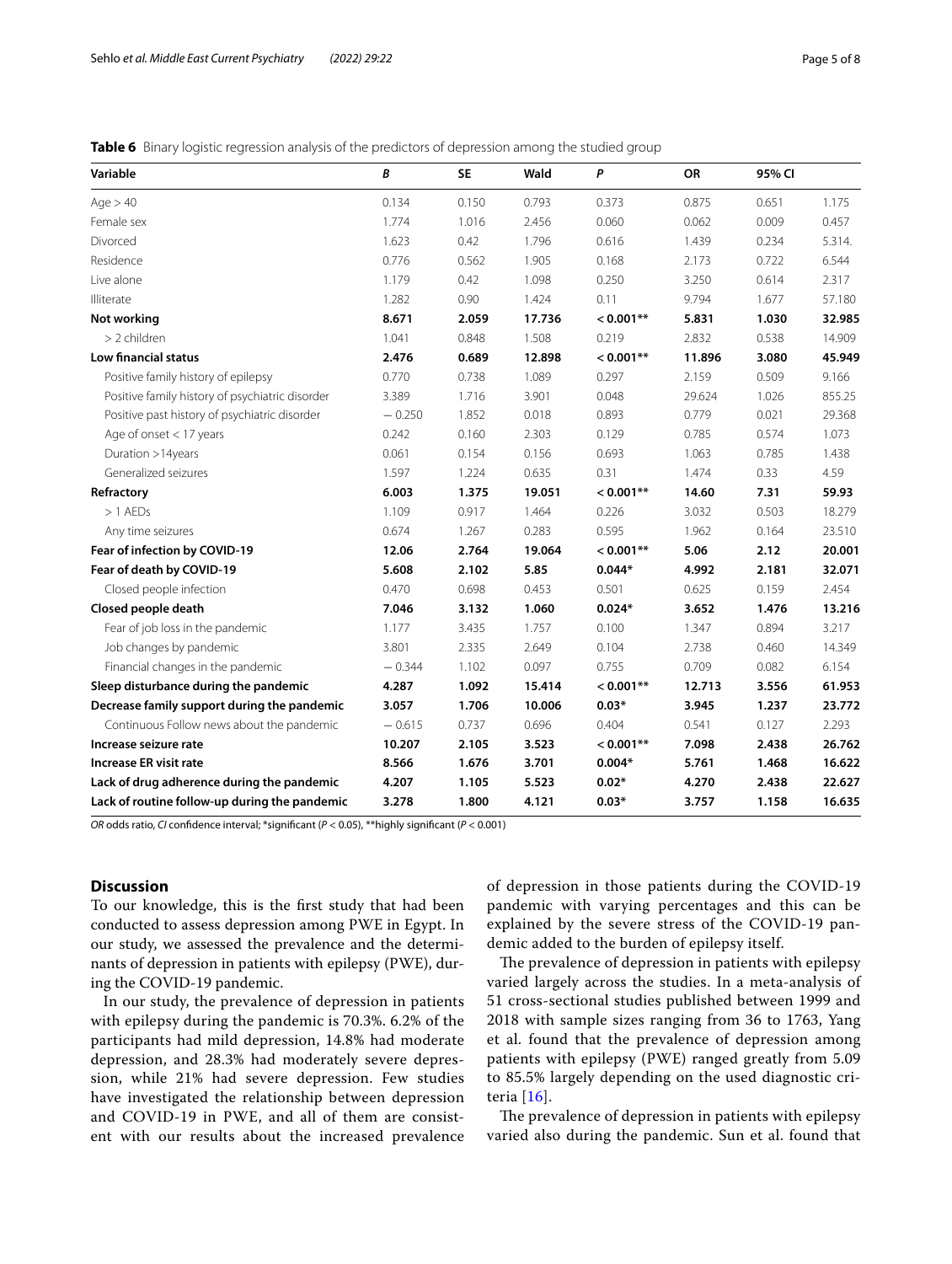the prevalence of depression among PWE increased to 42.3% during the period of the pandemic [\[17](#page-7-12)]. Abokalawa et al. found that two-thirds of their sample of PWE  $(66.2%)$  reported depression during the pandemic [[18\]](#page-7-13). Van Hees et al. found that 159/399 (39.8%) PWE scored positive for depression during the pandemic [\[19](#page-7-14)].

In our study, we found that a lot of factors related to the COVID-19 pandemic are signifcantly associated with increased frequency of moderately severe to severe depression. Patients who were afraid of COVID-19 infection, afraid of death from COVID-19 infection, had closed people infected or dead, had fnancial changes during the pandemic, had sleep disturbances during the pandemic, and continuously followed the pandemic news clearly sufered from more depression during the pandemic.

So, the COVID-19 pandemic is highly associated with increased prevalence and severity of depression among PWE which in turn has a severe burden on the patients.

These findings are consistent with other studies. Van Hees et al. reported increased depression severity with low fnancial status in PWE during the pandemic [\[19](#page-7-14)]. Sonbol et al. found that PWE who were concerned about the COVID-19 pandemic news and spent 3 h or more following the news had higher depression than the less concerned ones [[20](#page-7-15)]. Kaya et al. reported increased depression levels in PWE if they encountered a COVID-19 patient or had a relative with COVID-19 [\[21](#page-7-16)]. Çilliler and Güven and Stauder et al. found that poor sleep quality was associated with higher depressive symptoms in PWE [[22](#page-7-17), [23\]](#page-7-18).

In our study, there was a statistically signifcant association between increased depression severity and increased seizure rate, increased ER visits, decreased drug adherence, and decreased routine follow-up during the pandemic**.**

Our study is consistent with other studies who reported increased severity of depression in PWE is associated with decreased drug adherence in PWE during the pandemic [\[19](#page-7-14), [24](#page-7-19)]. Other studies found that there was a signifcant relationship between increasing seizure frequency in PWE and increased depression severity during the pandemic [[25,](#page-7-20) [26](#page-7-21)].

Depression itself is associated with depressed mood, lack of interest, and lack of activity that leads to decreased drug adherence which in turn leads to increased seizure frequency and increased rate of ER visits, so it is a bidirectional relationship. Our study is consistent with other studies who demonstrated a 2-way relation between a broad spectrum of psychiatric disorders (i.e., depression, anxiety, psychosis) and epilepsy  $[27, 28]$  $[27, 28]$  $[27, 28]$  $[27, 28]$ . The bidirectional relationship suggests that common pathogenetic mechanisms are operant in both conditions, with the presence of one disorder potentially increasing the severity of the other [[29](#page-7-24)]. Also, there is a decreased routine follow-up during the pandemic which in turn leads to worse control of the epilepsy.

Inconsistent with our results about the aspect of increased ER visits in PWE during the pandemic is Bamaga et al. [[30\]](#page-7-25) who found a 24% reduction in the number of ER visits for common neurological symptoms during the pandemic time in comparison to pre-pandemic. They explained this result by the public anxiety about the pandemic.

This inconsistency with our result can be explained by the fact that in our study 15.2% of the patients are illiterate and 54.1 % are secondarily educated. This lack of education makes it hard for the patient's caretaker to fully understand how to support the patient during acute seizures and how to perform simple life-saving maneuvers like CPR which actually can be performed by many of the public in other communities. Moreover, this lack of education and low socioeconomic levels in our sample, along with the added fnancial problems during the pandemic, make it hard for these patients to access telemedicine services on the internet and mobile applications.

Using binary logistic regression analysis of the predictors of depression among the studied group during the pandemic, we found that these factors are signifcantly associated with increased frequency of depression in PWE during the pandemic: refractory seizures (more than 14-fold increase in the risk of depression, as a bidirectional link between depression and epilepsy), sleep disturbance (more than 12-fold increase in the risk of depression), low fnancial status (more than 11-fold increase in the risk of depression), increased seizures' rate (7-fold increase in the risk of depression) (bidirectional relationship), being unemployed (5.8-fold increase in the risk of depression), increased ER visits (5.7-fold increase in the risk of depression), fear of COVID-19 infection (5-fold increase in the risk of depression), fear of death by COVID-19 infection (4.9 increase in the risk of depression), lack of drug adherence during the pandemic (4.2-fold increase in the risk of depression), decreased epilepsy-related follow-up consultations (3.7 increase in the risk of depression), and closed people death by COVID-19 infection (3.6 increase in the risk of depression).

Our results are consistent with other studies. Zis et al. found in their regression analysis model that unemployment and increased seizure frequency, in turn, increase the risk of depression in PWE  $[31]$  $[31]$ . Bifftu et al. found in their regression analysis model that perceived stress, seizure frequency of  $\geq 1$  per month, and difficulties of adherence to antiepileptic drugs were independently associated with depression in PWE [[32\]](#page-7-27). Dos Santos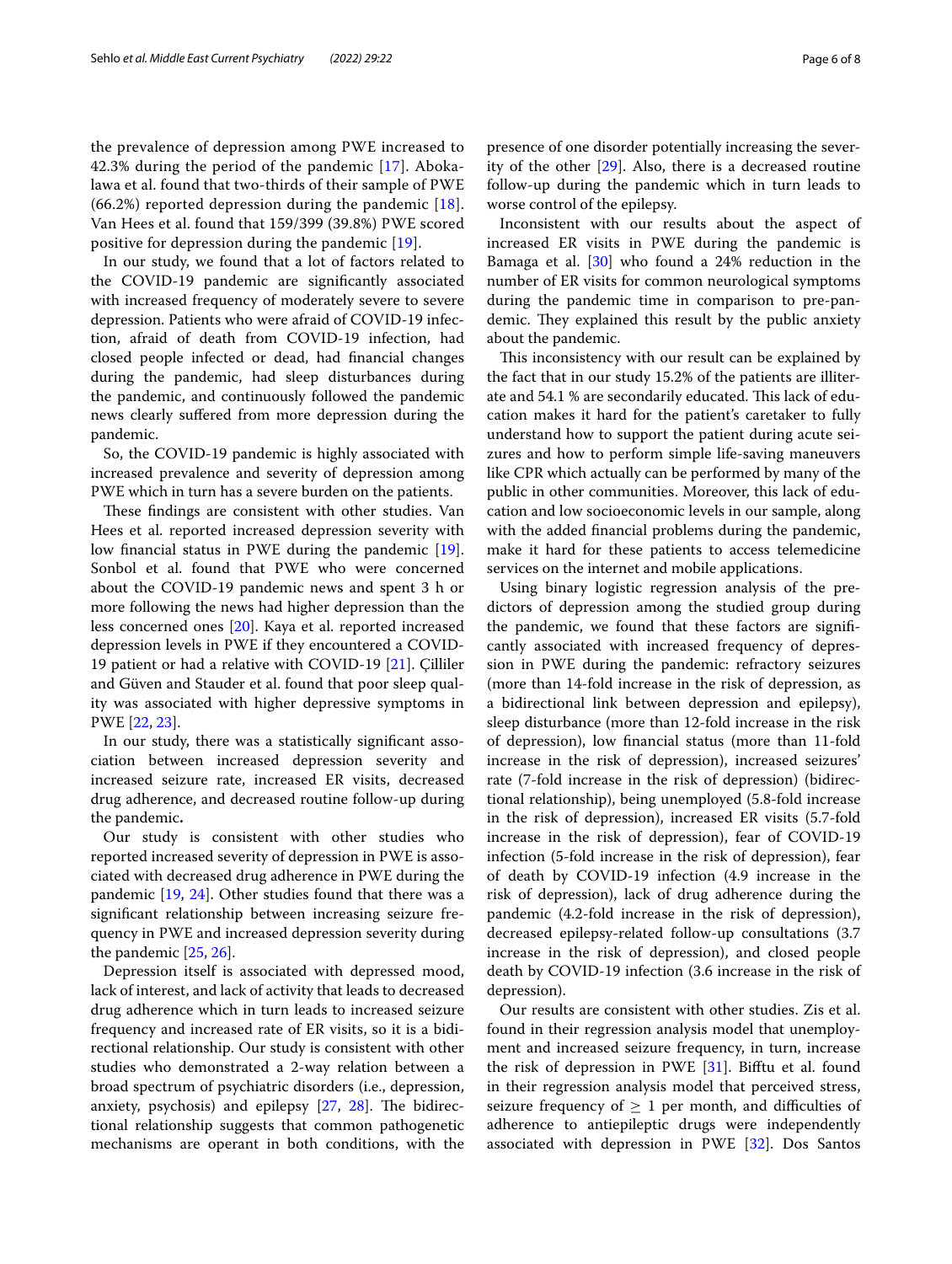Lunardi et al. found in their regression analysis model that increased seizure frequency, difficulties to access their physicians and anti-seizure drugs, and unemployment increase the risk of depression in PWE during the pandemic [[24](#page-7-19)]. Yang et al. found that the most signifcant factors associated with an increased risk of depression in PWE during the pandemic were unemployment and poor antiepileptic drug (AED) adherence  $[16]$  $[16]$ . Our study is the frst to assess a lot of predictors for depression in PWE during the pandemic, while the previously mentioned studies assessed only a few predictors that were consistent with our results.

The present study has some limitations; as the crosssectional design of the study prevents causal conclusions, it just proves an association between depression with its determinants and COVID-19 pandemic and opens the floor for further longitudinal studies to prove causality. There are also several strengths of this study as it is the frst study in Egypt that assessed the association between depression with its determinants and the COVID-19 pandemic and also the frst study that examined a lot of determinants for depression in PWE during the COVID-19 pandemic.

#### **Conclusions**

Our study revealed a high prevalence of depression in PWE during the COVID-19 pandemic. During the pandemic, patients with refractory seizures, sleep disturbance, low fnancial status, increased seizures' rate, being unemployed, increased ER visits, fear of COVID-19 infection, fear of death by COVID-19 infection, lack of drug adherence, decreased epilepsy-related follow-up consultations, and closed people death by COVID-19 were the most signifcant predictors for depression in PWE. So, these risk factors must be evaluated and adjusted as this will be refected in the improvement of the depression which in turn will be reflected in the improvement of epilepsy and on the quality of life of PWE.

## **Limitations of the study**

Our study has some limitations. Because the exposure and outcome are examined concurrently in a cross-sectional study, there is often no evidence of a causation link between exposure and outcome and longitudinal studies are recommended. However, we have many strengths in our study as our results are useful in focusing on PWE who are already under severe stress that increased more in the pandemic. Our study was performed by direct doctor–patient interview, not online or self-submitted questionnaires, which guarantees correct understanding of the patients to the questions and good interpretation of the results. Our study was performed in an epilepsy clinic and not in primary care clinic, allowing us to reach the medical records of the patients, which was very important to confrm the diagnosis, the type of seizures, the duration of illness, the number of anti-seizure medications, and the past medical history.

## **Recommendations**

We recommend that PWE should be regularly screened for depression especially during unusual circumstances like the COVID-19 pandemic. Early detection of depression in PWE and early adjustment of its risk factors helps for early treatment and better outcomes that will be refected also on better management of epilepsy and better quality of life for those patients.

#### **Acknowledgements**

The authors would like to show their gratitude to all the study participants.

#### **Authors' contributions**

MS: concept and design. MS, WM, UY, SL, and GE: data collection and interpretation of the data, writing of the draft. All authors read and approved the study.

#### **Funding**

None.

#### **Availability of data and materials**

All data generated or analyzed during this study are included in this published article.

#### **Declarations**

#### **Ethics approval and consent to participate**

After a complete description of the study to the participants, informed written consent was obtained. Ethical approval was obtained from the Research Ethics Committee of the Faculty of Medicine, Zagazig University, under number ZU-IRB#6316.

#### **Consent for publication**

Not applicable.

#### **Competing interests**

The authors declare no confict of interest.

#### **Author details**

<sup>1</sup> Psychiatry Department, Faculty of Medicine, Zagazig University, PO Box 44519, Zagazig, Egypt. <sup>2</sup> Neurology Department, Faculty of Medicine, Zagazig University, Zagazig, Egypt. <sup>3</sup>Neuropsychiatry Department, Abbaseya Hospital for Mental Illness, Cairo, Egypt.

#### Received: 25 January 2022 Accepted: 6 March 2022 Published online: 15 March 2022

#### **References**

- <span id="page-6-0"></span>1. Thijs RD, Surges R, O'Brien TJ, Sander JW (2019) Epilepsy in adults. Lancet (London, England) 393(10172):689–701
- <span id="page-6-1"></span>2. Mbizvo GK, Bennett K, Simpson CR, Duncan SE, Chin R (2019) Epilepsyrelated and other causes of mortality in people with epilepsy: a systematic review of systematic reviews. Epilepsy Res 157:106192
- <span id="page-6-2"></span>3. Josephson CB, Jetté N (2017) Psychiatric comorbidities in epilepsy. Int Rev Psychiatry (Abingdon, England) 29(5):409–424
- <span id="page-6-3"></span>4. Vallée C, Biraben A, Nica A, Loiseau M (2019) Épidémiologie et facteurs associés au syndrome dépressif chez les patient's suivis au centre hospitalo-universitaire de Rennes pour une épilepsie [Epidemiology